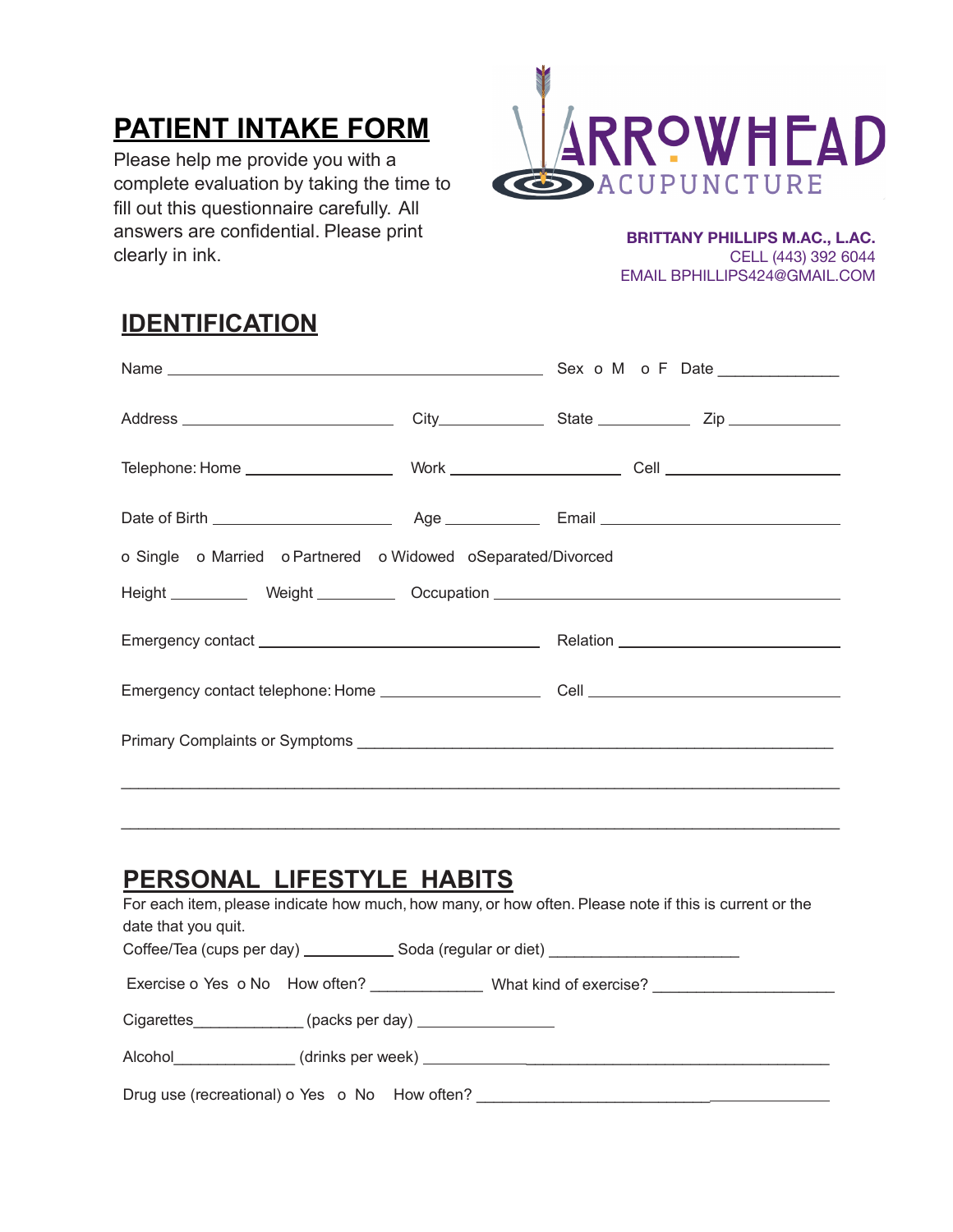# **FAMILY HISTORY**

Please complete for each family member, as best as you can, indicating any illnesses that they have ever had. Place an "X" or the date in the appropriate box or boxes.

|                                              | self   | mother | father | sibling | spouse/ | childr |
|----------------------------------------------|--------|--------|--------|---------|---------|--------|
|                                              | (date) |        |        |         | partner | en     |
| Adopted                                      |        |        |        |         |         |        |
| Good health                                  |        |        |        |         |         |        |
| Cancer or tumors                             |        |        |        |         |         |        |
| <b>Diabetes</b>                              |        |        |        |         |         |        |
| Thyroid disorders                            |        |        |        |         |         |        |
| Kidney disorders                             |        |        |        |         |         |        |
| High blood pressure/heart disease/<br>stroke |        |        |        |         |         |        |
| Blood or bleeding disorders/anemia           |        |        |        |         |         |        |
| <b>Seizures</b>                              |        |        |        |         |         |        |
| Allergies                                    |        |        |        |         |         |        |
| Alcohol or other drug use                    |        |        |        |         |         |        |
| Depression or mental illness                 |        |        |        |         |         |        |
| Hepatitis/other liver disorder               |        |        |        |         |         |        |
| Musculo-skeletal disorder                    |        |        |        |         |         |        |
| <b>HIV/AIDS</b>                              |        |        |        |         |         |        |
| Deceased (age)                               | N/A    |        |        |         |         |        |

#### **MEDICAL**

If you have ever been hospitalized or in the emergency room for a serious medical illness or operation, please list all of them below: (do not include normal pregnancies).

LOCATION

YEAR OPERATION/ ILLNESS HOSPITAL OR TREATMENT

#### **MEDICINES**

Please list all medications, vitamins and/or food supplements you are currently taking:

| Medication | Dosage | For what condition? |
|------------|--------|---------------------|
| Medication | Dosage | For what condition? |
| Medication | Dosage | For what condition? |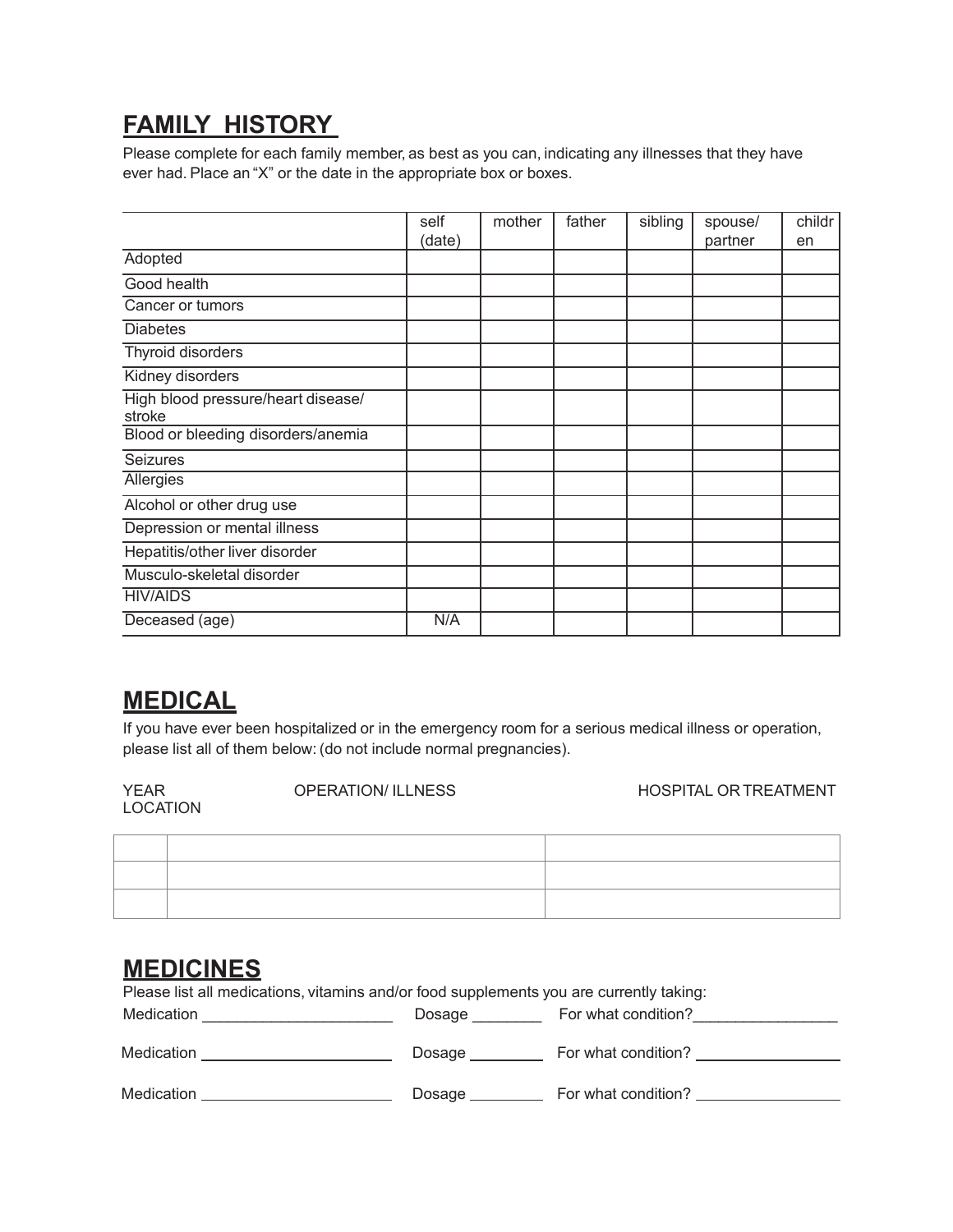| Vitamin                                                                                              | Dosage          | For what condition?                                                                                            |
|------------------------------------------------------------------------------------------------------|-----------------|----------------------------------------------------------------------------------------------------------------|
| Vitamin<br>the control of the control of the control of the control of the control of the control of | Dosage $\_\_$   | For what condition?                                                                                            |
| Vitamin <b>Vitamin</b>                                                                               | Dosage $\qquad$ | For what condition? The condition of the condition of the condition of the condition of the condition of the c |
| <b>Food Supplements</b>                                                                              |                 | For what condition?                                                                                            |

## **CURRENT AND PAST CONDITIONS/SYMPTOMS/TRAUMAS**

If you are currently experiencing any of the following, please mark it with a "C". If you have experienced any of the following in the past, please mark it with a "P". Mark "P-C" if you have experienced the condition both in the past and currently.

| <b>General</b>            | <b>Nose, Throat &amp; Mouth</b> | Cardiovascular           |
|---------------------------|---------------------------------|--------------------------|
| Insomnia                  | Sinus Infection                 | High blood pressure      |
| Dreams/nightmares         | Hay fever/allergies             | Low blood pressure       |
| Fatigue                   | Frequent sore throat            | Chest pain/tightness     |
| Poor memory               | Difficulty swallowing           | Palpitations             |
| Strongly like cold drinks | Mouth/tongue ulcers             | Rapid heart beat         |
| Strongly like hot drinks  | Frequent colds                  | Irregular heart beat     |
| Recent weight gain/loss   | Nosebleeds                      | Poor circulation         |
| Cold hands/feet           | Dry nose                        | Swollen ankles           |
| Chills                    | Nasal congestion                | Phlebitis (vein          |
| Fever                     | Loss of voice                   | inflammation)<br>Anemia  |
| <b>Bad breath</b>         | <b>Thirst</b>                   | History of heart disease |
| Other (describe           | Excessive phlegm                | Heart murmur             |
|                           | <b>TMJ</b>                      | Night sweats             |
|                           | Facial pain                     | Tendency to be cold      |
|                           | Gum problems                    | Tendency to be warm      |
| <b>Head &amp; Neck</b>    | Dental problems (last           | Other (describe)         |
| Headaches                 | visit)                          |                          |
| Migraines                 | Other (describe)                |                          |
| Stiff neck                |                                 |                          |
| <b>Dizziness</b>          | <b>Ears</b>                     |                          |
| Fainting                  | Ringing                         | Vertigo                  |
| Swollen glands            | <b>Hearing Loss</b>             | <b>Hearing Aids</b>      |
| Other (describe)          | Infections                      | Other (describe)         |
|                           | Earache                         |                          |
|                           |                                 |                          |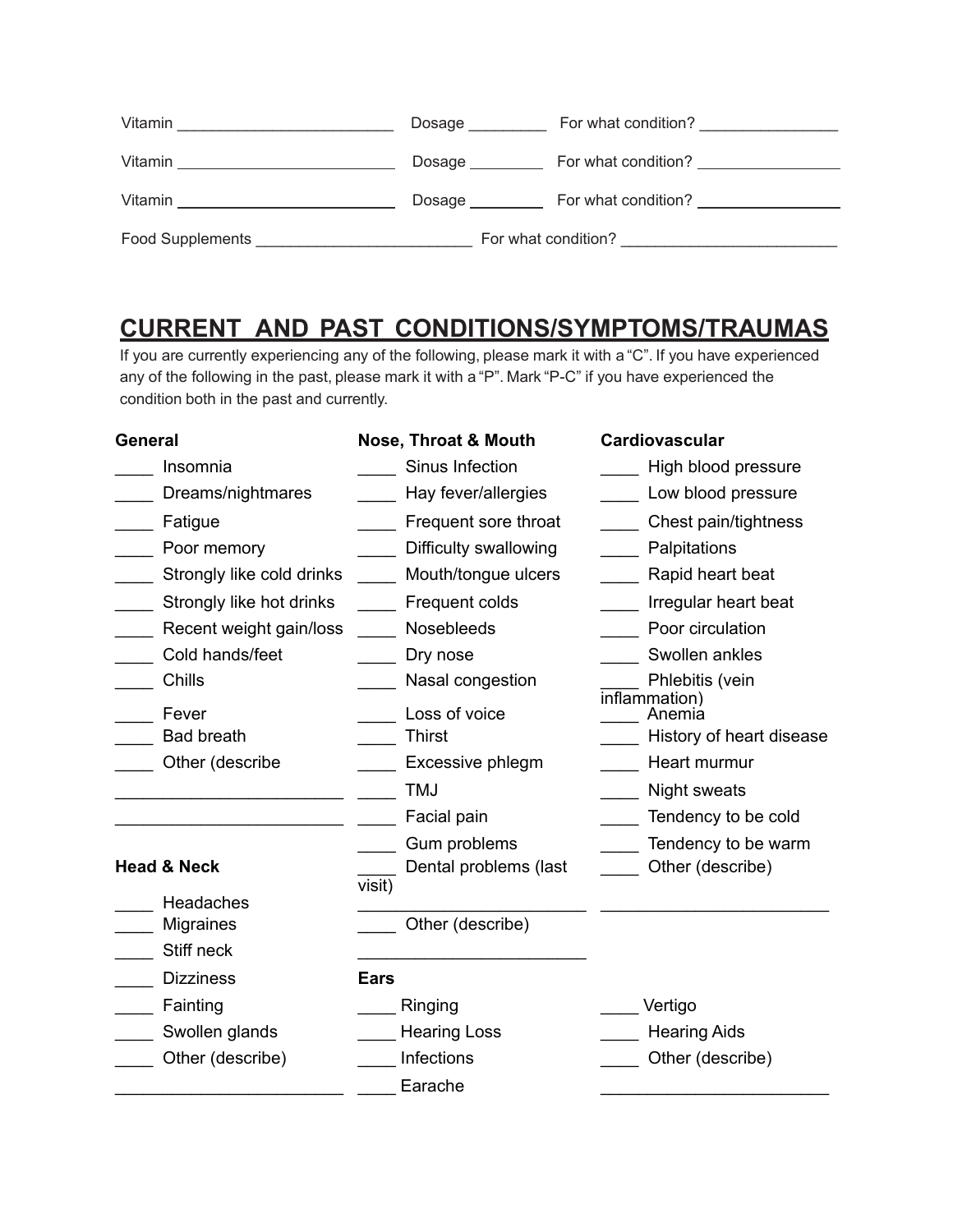| <b>Musculoskeletal</b>                                                     | <b>Skin</b>               | Gastrointestinal                                 |
|----------------------------------------------------------------------------|---------------------------|--------------------------------------------------|
| Joint pain/swelling                                                        | <b>Hives</b>              | Indegestion                                      |
| Sore muscles                                                               | Rashes                    | Stomach Pain                                     |
| Weak muscles                                                               | Eczema/psoriasis          | Diarrhea                                         |
| Difficulty walking                                                         | Night sweating            | Constipation                                     |
| Limited range of motion _______ Excess sweating                            |                           | Poor Appetite                                    |
| Pain (describe)                                                            | Dry skin                  | <b>Excessive Hunger</b>                          |
|                                                                            | Easily bruised            | Vomiting                                         |
| the control of the control of the control of the control of the control of | Changes in moles/lumps    | and Gas                                          |
|                                                                            | Itching                   | Hiccups                                          |
|                                                                            | <b>Respiratory</b>        | <b>Acid Regurgitation</b>                        |
| <b>Eyes</b>                                                                | Difficulty breathing      | Bloating                                         |
| Glasses/contacts                                                           | Wheezing                  | Bloody Stool                                     |
| <b>Blurred vision</b>                                                      | Asthma                    | Other (describe)                                 |
| Poor night vision                                                          | Chronic cough             |                                                  |
| Spots or floaters                                                          | Wet cough                 |                                                  |
| Eye inflammation                                                           | Dry cough                 | Trauma (list)                                    |
| Double vision                                                              | Coughing up phlegm        | the control of the control of the control of the |
| Glaucoma                                                                   | Coughing up blood         |                                                  |
| Cataracts                                                                  | Shortness of breath       |                                                  |
| "Lazy" eye                                                                 | <b>Tight chest</b>        |                                                  |
| Other (describe)                                                           | Pneumonia                 |                                                  |
|                                                                            |                           |                                                  |
| Neurological                                                               | <b>Male Genital</b>       | <b>Other Information</b>                         |
| Seizures                                                                   | Impotence                 |                                                  |
| <b>Tremors</b>                                                             | Premature ejaculation     |                                                  |
| Numbness/tingling                                                          | Nocturnal emission        |                                                  |
| Pain (describe)                                                            | Pain/itching of genitalia |                                                  |
|                                                                            | Lumps in testicles        |                                                  |
| Paralysis                                                                  | Increased libido          |                                                  |
| Poor coordination                                                          | Decreased libido          |                                                  |
| Other (describe)                                                           | <b>Breast checked</b>     |                                                  |
|                                                                            | Other (describe)          |                                                  |
|                                                                            |                           |                                                  |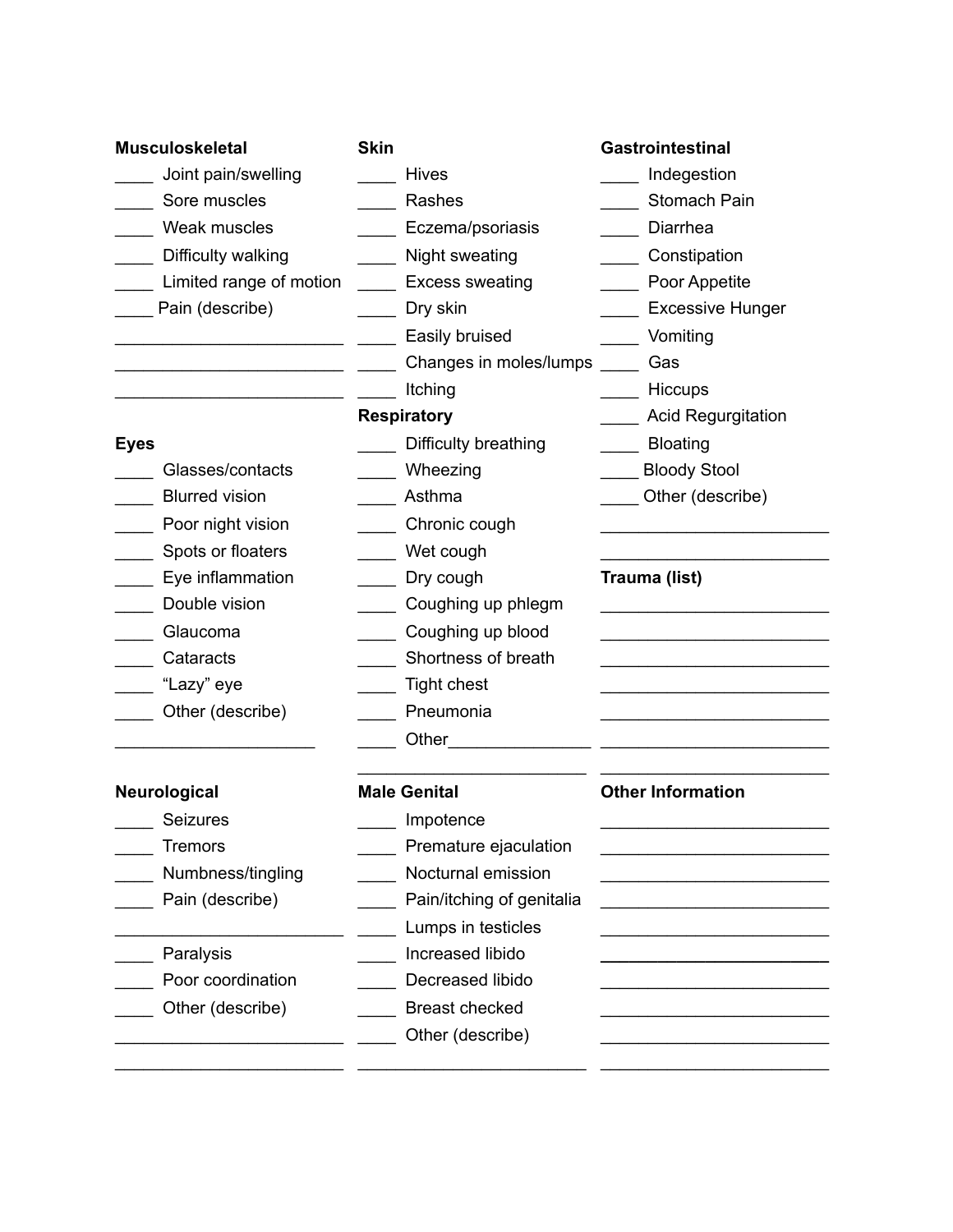| <b>Mental/Emotional</b>                                                                                                                                     | <b>Gynecology (women only)</b>                                                                                                                                                                                                                                                        | <b>Infection Screening</b>                                                                                                                                                                                     |
|-------------------------------------------------------------------------------------------------------------------------------------------------------------|---------------------------------------------------------------------------------------------------------------------------------------------------------------------------------------------------------------------------------------------------------------------------------------|----------------------------------------------------------------------------------------------------------------------------------------------------------------------------------------------------------------|
| Depression<br>Mood swings<br>Irritability<br>Difficulty relaxing<br>Loneliness<br>Sensitive                                                                 | # of pregnancies<br>Currently pregnant<br># of live births<br># of miscarriages<br># of abortions<br>Endometriosis                                                                                                                                                                    | (Self or Significant Other)<br><b>History of STDs</b><br>HIV risk: self or partner<br>TB: self or household<br>Hepatitis risk<br>Other (describe)                                                              |
| Shyness<br>Frequent crying                                                                                                                                  | Menopause<br>Irregular periods                                                                                                                                                                                                                                                        |                                                                                                                                                                                                                |
| Worries frequently<br>Compulsive behaviors<br>Difficulty focusing<br>Hopeless outlook<br>Suicidal thoughts<br>Lose temper<br>Frustration<br>Other (describe | Menstrual cramps<br><b>Excessive blood flow</b><br>Menstrual blood clots<br><b>Breast tenderness</b><br>Abnormal pap smear<br>Vaginal infections<br>Vaginal pain/itching<br>Uterine fibroids<br><b>Breast lumps/cysts</b><br>Increased libido<br>Decreased libido<br>Other (describe) | Urinary<br>Pain on urination<br>Frequent urination<br>Urgent urination<br>Blood in urine<br>Incontinence<br>Incomplete urination<br><b>Bedwetting</b><br>Wake to urinate<br>History of UTI<br>Kidney (specify) |
|                                                                                                                                                             |                                                                                                                                                                                                                                                                                       | Other (describe)                                                                                                                                                                                               |

I accept cash, checks, credit (Visa, MC, Discover, Amex). Please make checks payable to Arrowhead Acupuncture, LLC.

# **CANCELLATION POLICY**

If you are unable to keep a scheduled appointment, please give a 24 hour notice to ensure that you will not be charged. I am however flexible with personal and family emergencies.

If less then 24 hours notice is given and I am unable to fill your time slot or I am unable to reschedule you in the same week, you will be expected to pay for the missed appointment.